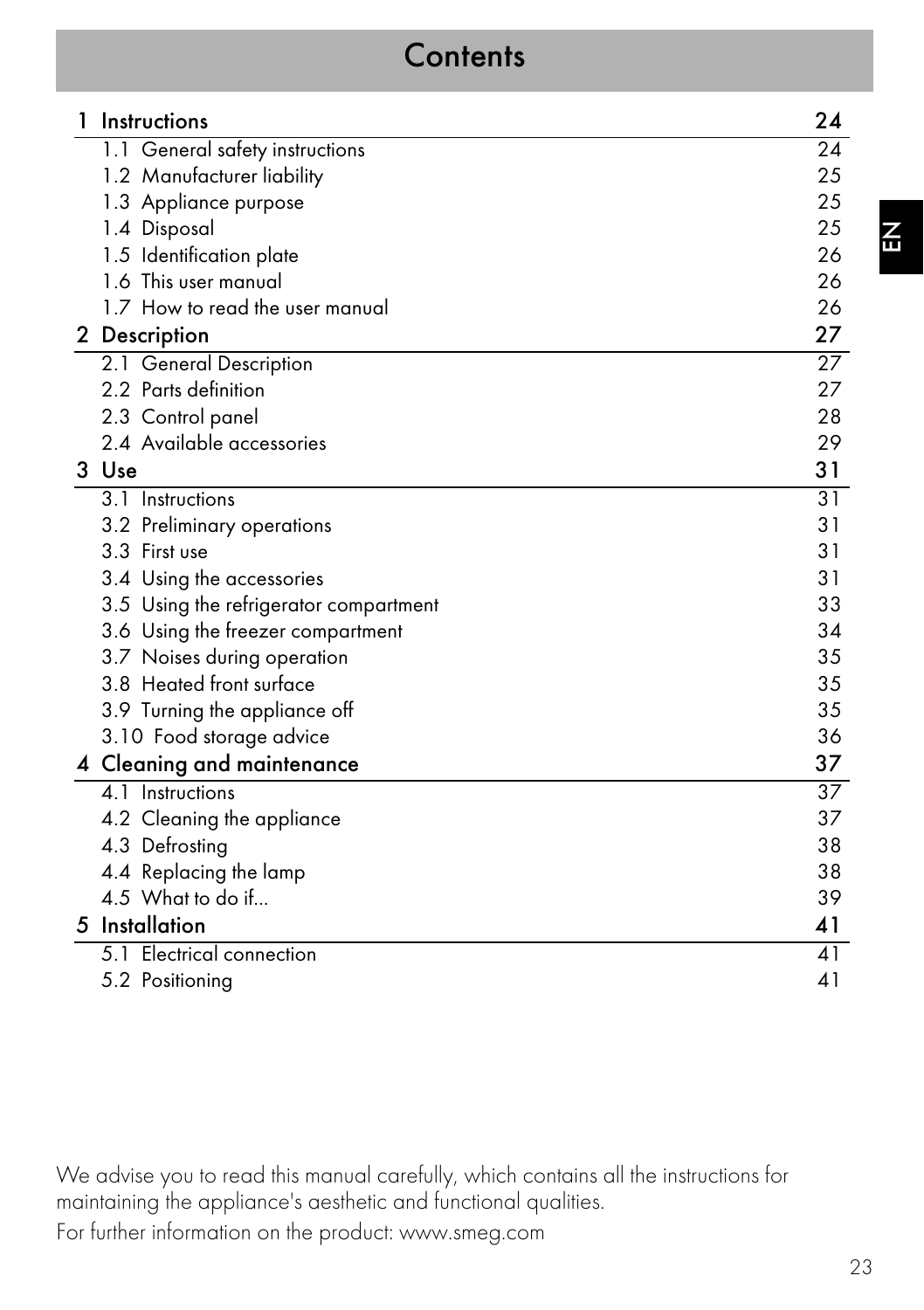

# 1 Instructions

## 1.1 General safety instructions

# Risk of personal injury

- Never touch the heating elements during use.
- Keep children under eight years of age at a safe distance if they are not constantly supervised.
- Children must never play with the appliance.
- Switch the appliance off immediately after use.
- Never try to put out a fire or flames with water: turn off the appliance and smother the flames with a fire blanket or other appropriate cover.
- The appliance must never be cleaned by unsupervised children.
- Have qualified personnel carry out installation and assistance interventions according to the standards in force.
- Do not modify this appliance.
- Do not insert pointed metal objects (cutlery or utensils) into the slots in the appliance.
- Do not try to repair the appliance yourself or without the intervention of a qualified technician.
- If the power supply cable is damaged, contact technical support immediately and they will replace it.

### Risk of damaging the appliance

- Never place sharp metallic objects such as knives, forks, spoons and lids on the appliance during use.
- Do not use abrasive or corrosive detergents on glass parts (e.g. powder products, stain removers and metallic sponges).
- Do not sit on the appliance.
- Do not use steam jets for cleaning the appliance.
- Do not obstruct ventilation openings and heat dispersal slots.
- Do not use the appliance to cool rooms for any reason.
- Always disconnect the appliance from the power grid in the event of a breakdown, maintenance, when replacing the light bulb or during cleaning.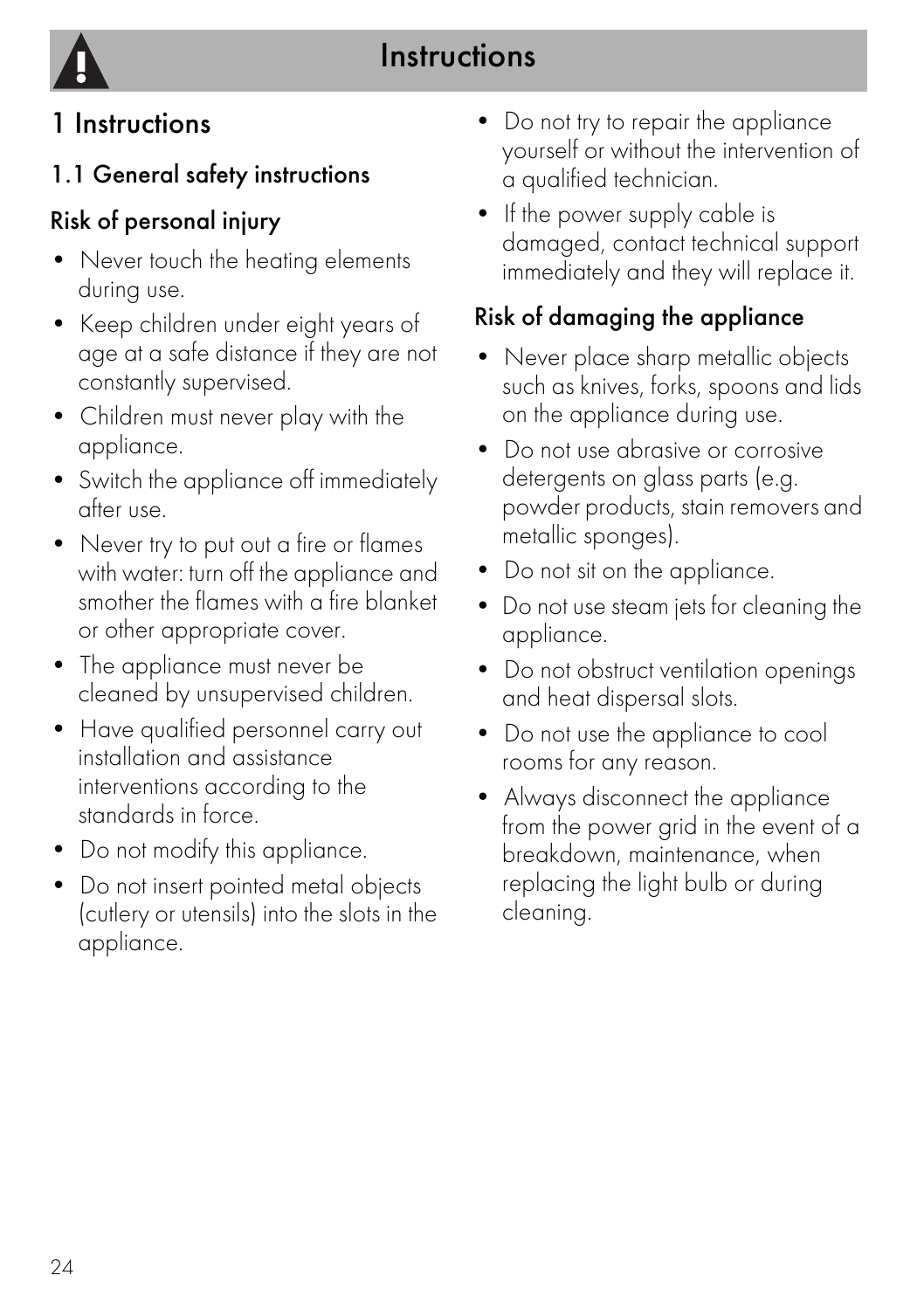# **Instructions**



#### For this appliance

- Ensure that the appliance is switched off before replacing the bulb.
- Do not rest any weight or sit on the open door of the appliance.
- Take care that no objects are stuck in the doors.

### 1.2 Manufacturer liability

The manufacturer declines all liability for damage to persons or property caused by:

- use of the appliance other than the one envisaged;
- non-observance of the user manual provisions;
- tampering with any part of the appliance;
- use of non-original spare parts.

### 1.3 Appliance purpose

- This appliance is for refrigeration and conservation of fresh and frozen foods in the home. Every other use is considered improper.
- This appliance may be used by children aged at least 8 and by people of reduced physical and mental capacity, or lacking in experience in the use of electrical appliances, as long they are supervised or instructed by adults who are responsible for their safety.
- The appliance is not designed to operate with external timers or with remote-control systems.

### 1.4 Disposal

This appliance must be disposed of separately from other waste (Directives 2002/95/EC, 2002/ 96/EC, 2003/108/EC). The appliance does not contain substances in quantities sufficient to be considered hazardous to

health and the environment, in accordance with current European directives.

To dispose of the appliance:

• Cut the power supply cable and remove it along with the plug.

### Power voltage Danger of electrocution

- Disconnect the main power supply.
- Disconnect the power cable from the electrical system.
- Consign the appliance to the appropriate selective collection centres for electrical and electronic equipment waste, or deliver it back to the retailer when purchasing an equivalent product, on a one for one basis.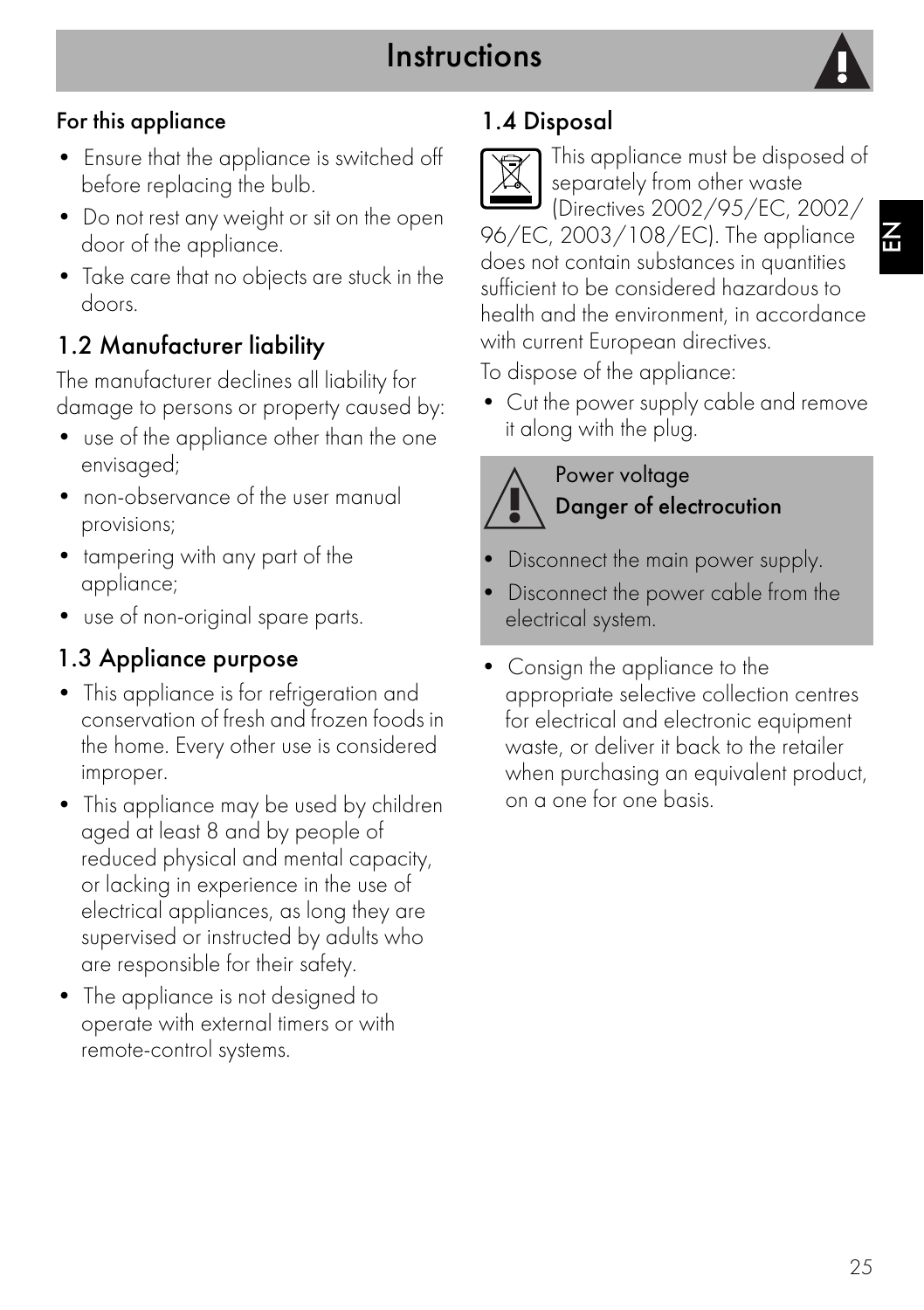# **Instructions**



Our appliances are packed in nonpolluting and recyclable materials.

• Consign the packing materials to the appropriate selective collection centres.



#### Plastic packaging Danger of suffocation

- Do not leave the packaging or any part of it unattended.
- Do not let children play with the packaging plastic bags.

## 1.5 Identification plate

The identification plate bears the technical data, serial number and brand name of the appliance. Do not remove the identification plate for any reason.

### 1.6 This user manual

This user manual is an integral part of the appliance and must therefore be kept in its entirety and in an accessible place for the whole working life of the appliance.

Read this user manual carefully before using the appliance.

### 1.7 How to read the user manual

This user manual uses the following reading conventions:

#### Instructions



General information on this user manual, on safety and final disposal.

#### **Description**



Description of the appliance and its accessories.

### Use



Information on the use of the appliance and its accessories, cooking advice.

### Cleaning and maintenance



Information for proper cleaning and maintenance of the appliance.

### Installation



Information for the qualified technician: installation, operation and inspection.



Safety instructions



Information



- 1. Use instruction sequence.
- Single use instruction.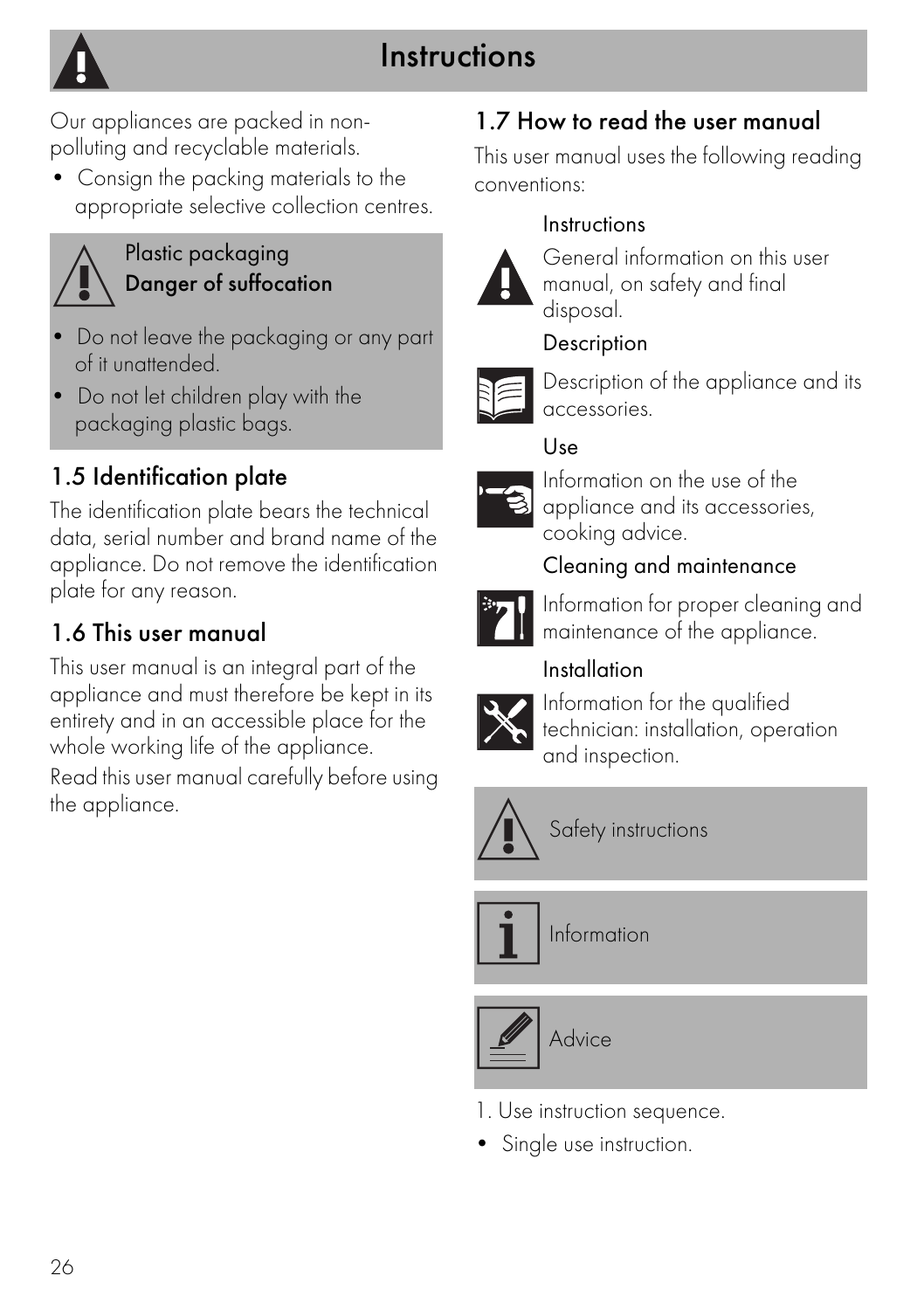### 2.1 General Description



- 1 Freezer compartment
- 2 Fan
- 3 Control panel/Lamp
- 4 Refrigerator compartment

### 2.2 Parts definition

#### Control panel

For setting the temperature inside the refrigerator and freezer compartments.

#### Refrigerator compartment

For storing fresh foods.

- 5 Defrost water outlet
- 6 Freezer door
- 7 Fridge door

#### Interior lighting

The interior of the appliance is lit when the door is opened.

#### Freezer compartment

For storing frozen foods and freezing foodstuffs.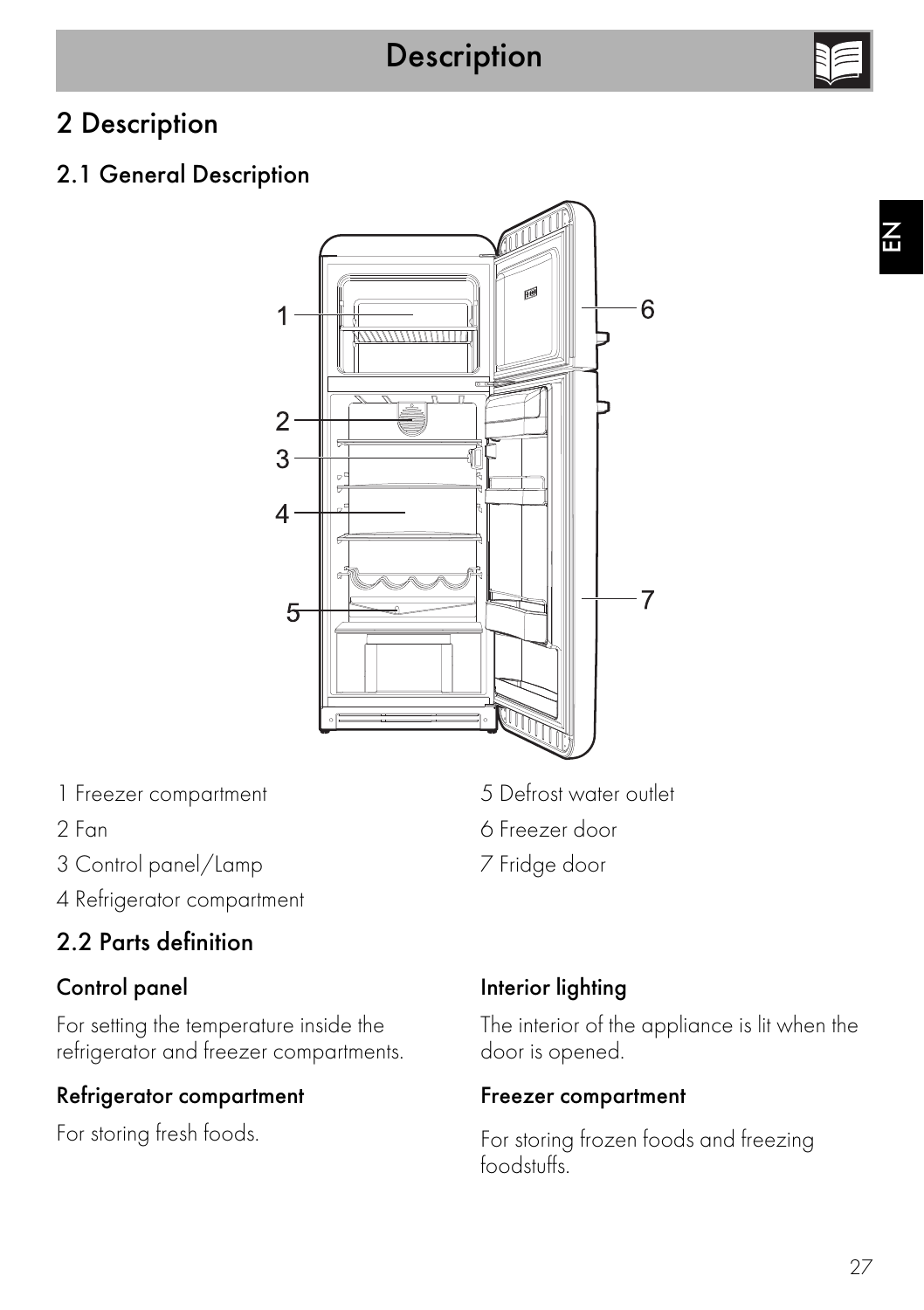

#### Fan

Distributes the temperature and reduces condensation on the shelves and other surfaces.





Electric energy consumption rises when the fan is operating.

### 2.3 Control panel

#### Freezer compartment

For storing frozen foods, freezing fresh foods and producing ice cubes.

#### Defrost water outlet

At the back of the refrigerator compartment, under the refrigeration plate, there is a groove and a hole for collecting the water from defrosting. Check periodically that this opening is not blocked and clean it with a piece of stiff wire, if necessary.



1 Oven light

2 Fan/Super Freeze button

3 Thermostat knob 4 Fan lamp switch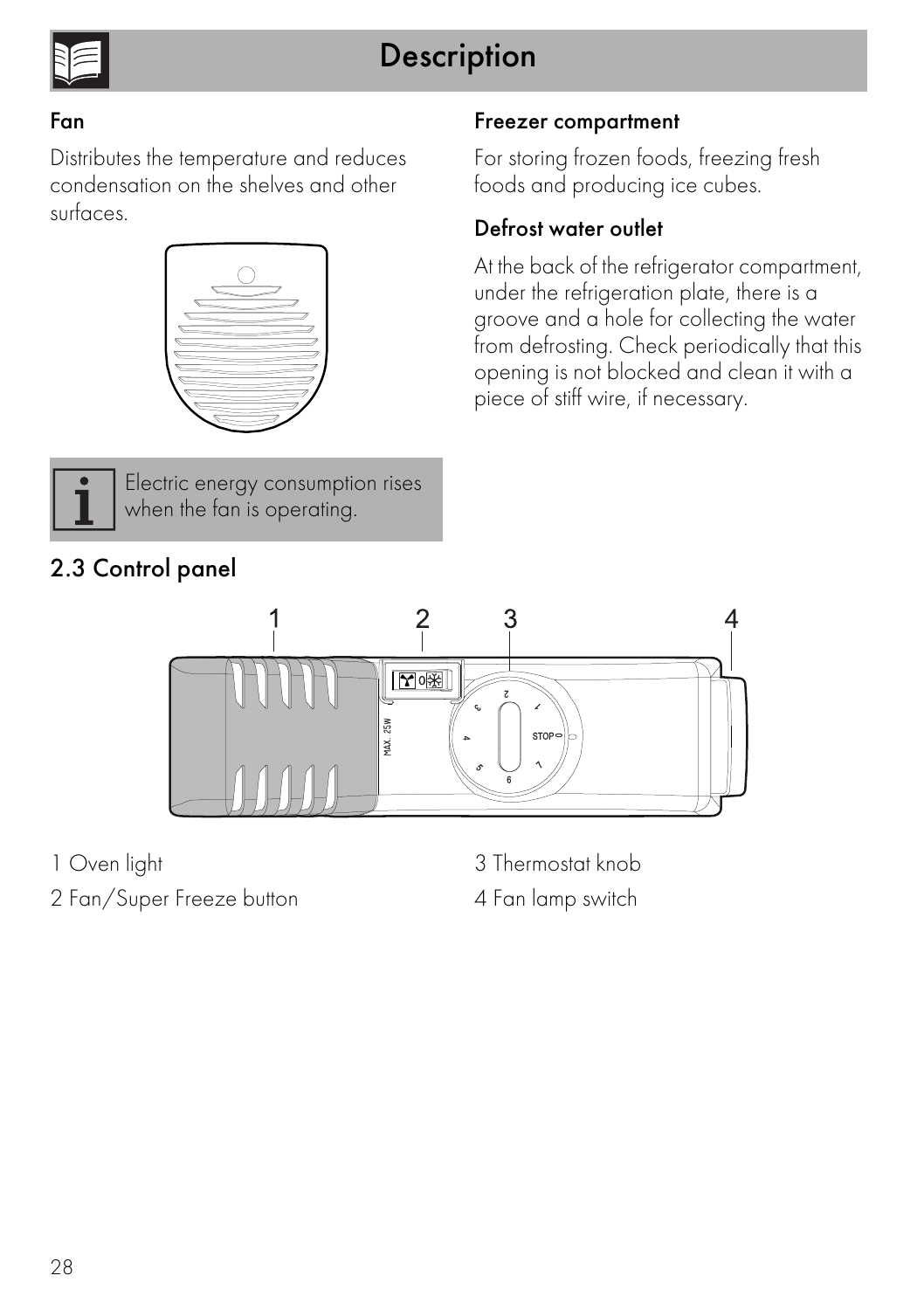

 $\overline{\mathbf{r}}$ 

### 2.4 Available accessories



Some models are not provided with all accessories.

#### Shelves



#### Fruit and vegetable drawer



For storing fruit and vegetables, maintaining a constant humidity level.

#### Freezer grid



For optimising fridge space and placing foodstuffs inside the refrigerator compartment.

Bottle rack



For storing bottles inside the refrigerator compartment.

For dividing up the freezer compartment to optimise space according to requirements.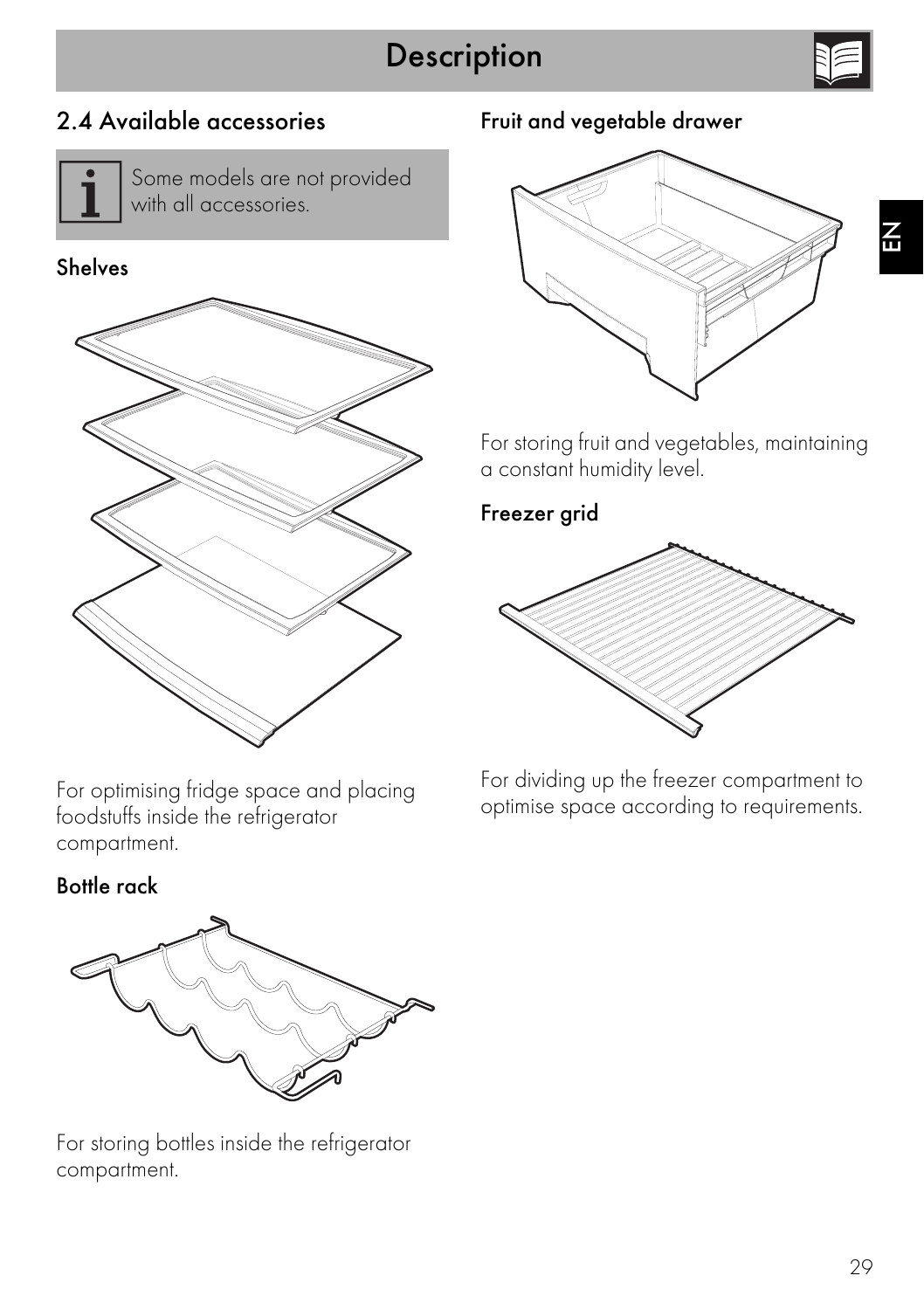

#### Door balconies and shelves



For storing foodstuffs in small containers. The shelf in the lower part of the door is useful for storing bottles. In some models, the internal part of the freezer door is also fitted with balconies for frozen foods which are handled more frequently (e.g. ice cream, already opened bags etc.)

#### Egg holder



Useful for storing eggs, this can be positioned in various balconies and shelves in the freezer door, according to requirements.

#### Ice tray



For producing ice cubes; to be placed in the freezer compartment.

> The accessories intended to come into contact with food are made of materials that comply with the provisions of current legislation.

Original supplied and optional accessories can be requested to Authorised Assistance Centres. Use only original accessories supplied by the manufacturer.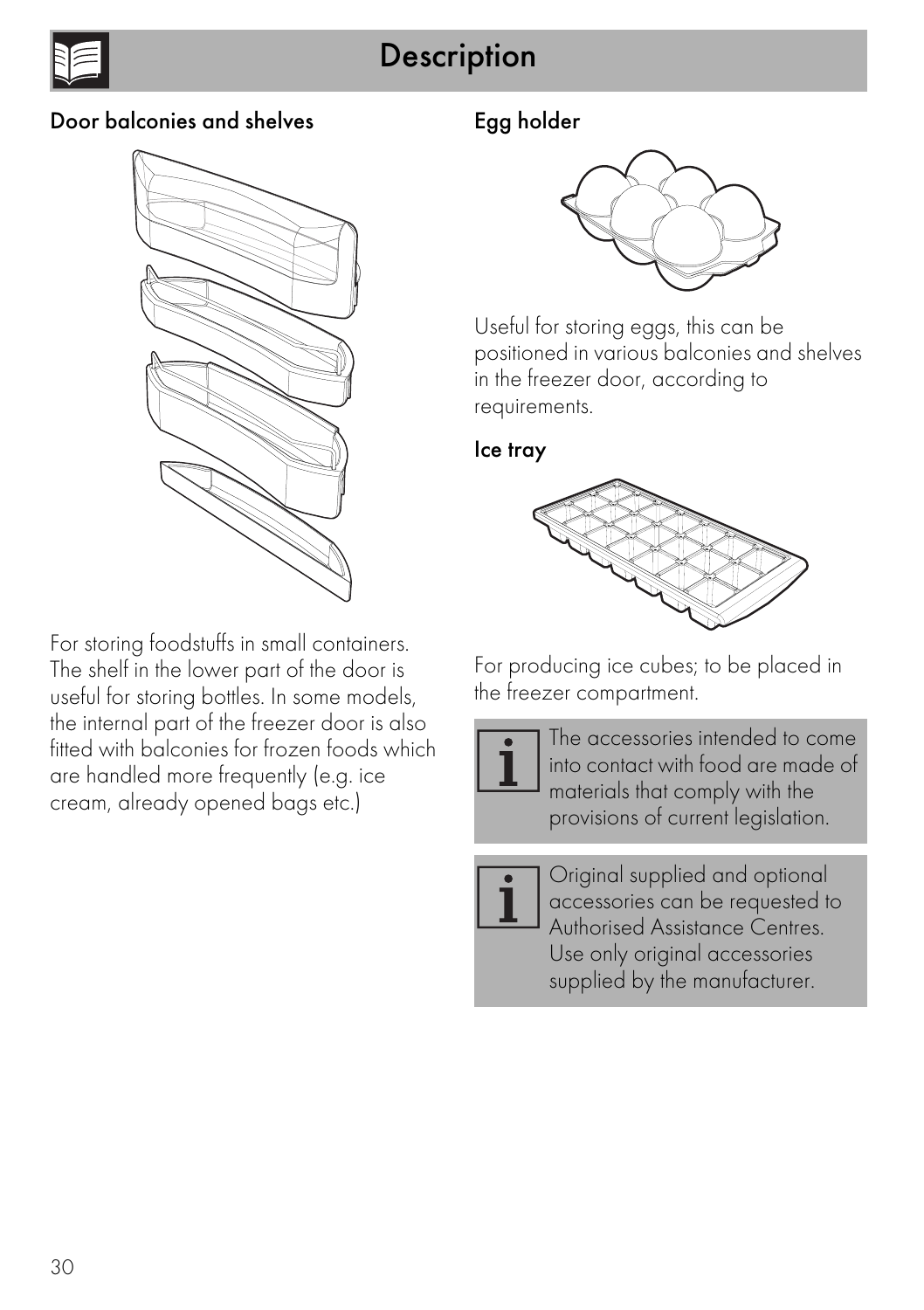# 3 Use

### 3.1 Instructions



Improper use Risk of damages to the appliance

- Do not use sharp objects when removing ice and frost in order not to damage the appliance's walls.
- Do not sit or lean on the door or any open drawers.
- Do not touch the heating elements on the outside of the appliance.
- Do not store inflammable, explosive or volatile substances.
- Organic compounds, acids and essential oils can corrode the seals and plastic surfaces if left in contact with them for extended periods.
- Bottles containing strong alcoholic drinks must be tightly closed and stored vertically.

### 3.2 Preliminary operations

- 1. Remove any protective film from the outside or inside of the appliance, including accessories.
- 2. Remove any labels (apart from the technical data plate) from the accessories and shelves.
- 3. Remove and wash all the appliance accessories (see [4 Cleaning and](#page-14-0)  [maintenance\)](#page-14-0).

### 3.3 First use

- 1. Plug the appliance into a wall socket.
- 2. To turn the appliance on, turn the thermostat knob on the control panel from the 0 STOP position to position 1 - 7, according to the desired temperature.



The higher the number set (from 1 to 7), the lower the fridge temperature will be.

## 3.4 Using the accessories

### Shelves

These can be positioned at different heights on the guides according to requirements. Each shelf has a safety fitting to prevent it from being accidentally removed. To extract them fully, lift up the front part (1) and remove them (2).





Perishable foods should be placed on the rear part of the shelves where the temperature is lower.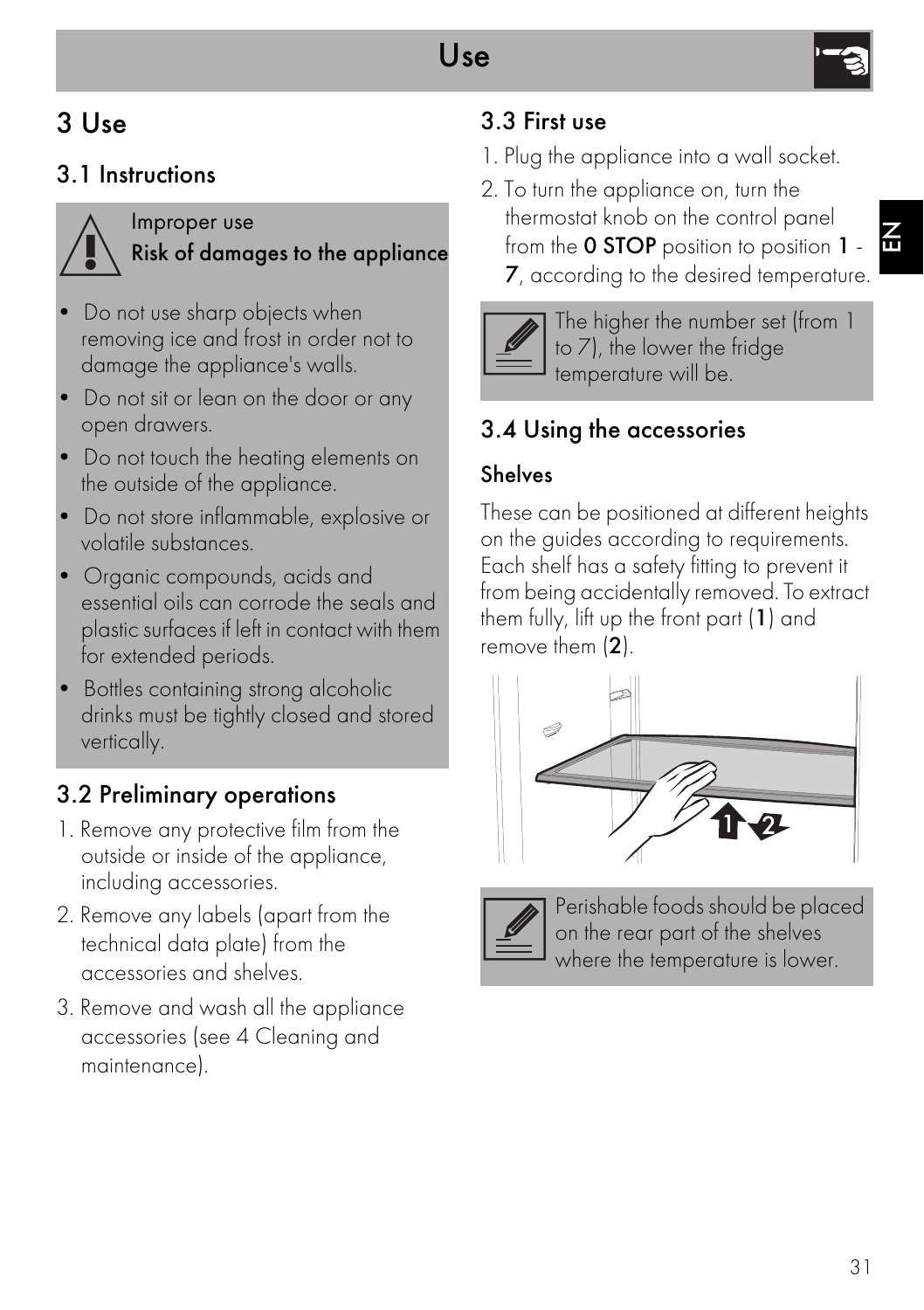# Use



#### Door balconies and shelves

Suitable for storing eggs, butter, dairy products, conserves and other small food packages/containers. The lower part of the door has a shelf for bottles. Avoid placing excessively heavy bottles on the shelf and do not let them drop onto the bottom when inserting them.





In some models, the internal part of the freezer door is also fitted with balconies for frozen foods which are handled more frequently (e.g. ice cream, already opened bags etc.)

#### Bottle rack

May be positioned at different heights and installed with the front part raised so as to position the bottles at an angle. In order to store particularly long bottles, the bottle rack must be set at a height which will not prevent the door from being closed properly. To extract it fully, lift up the front part and remove it.



#### Fruit and vegetable drawer

Located at the bottom of the refrigerator compartment, which is fitted with a glass shelf to cover fresh foods that require constant humidity for optimum storage.

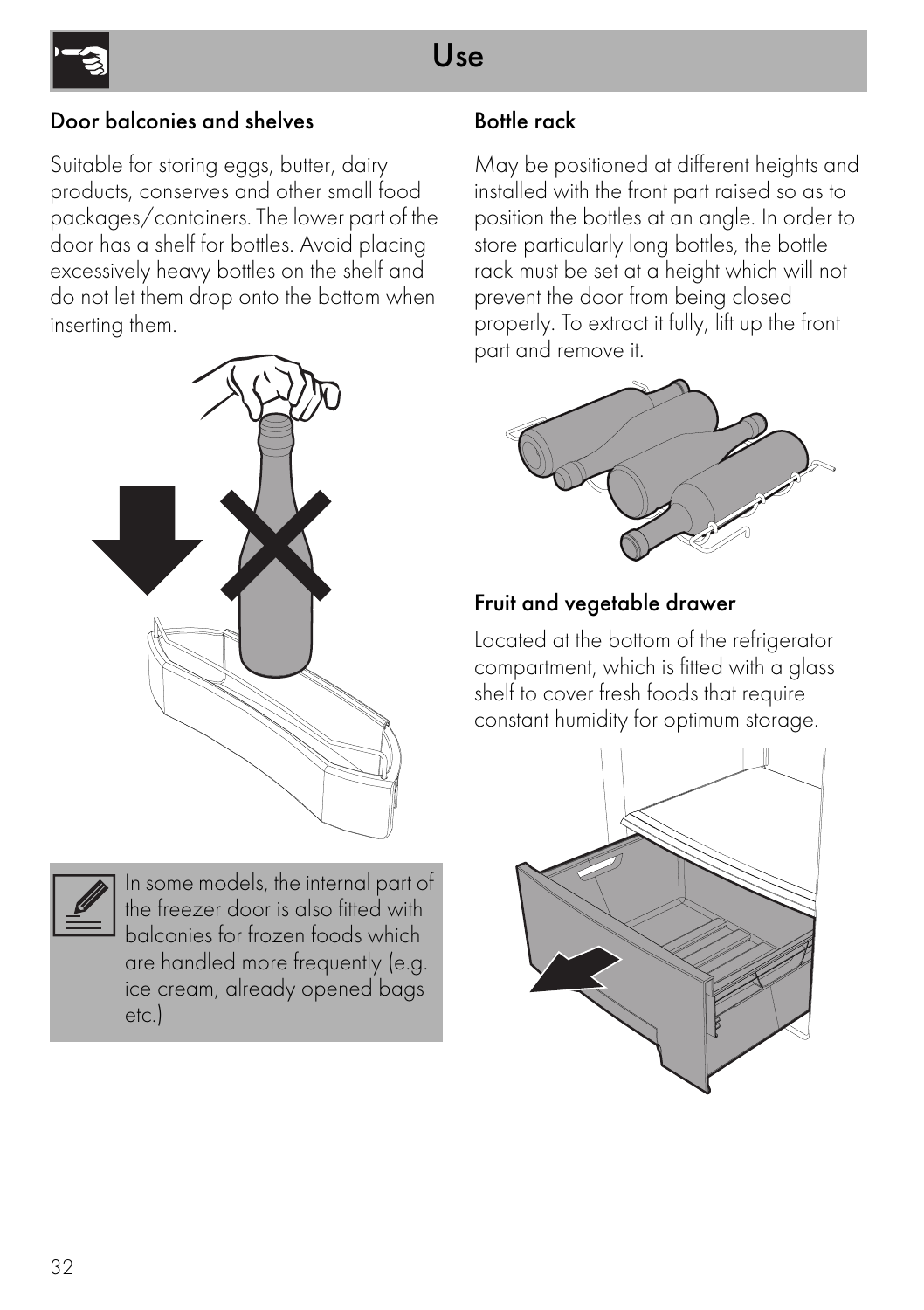#### Ice tray

Fill the ice tray with cold water or other liquids. Place it horizontally in one of the freezer drawers. Close the freezer door and wait a few hours. When the water has fully frozen, remove the tray from the freezer compartment and remove the ice for use.

#### 3.5 Using the refrigerator compartment

#### Arranging foods

Arrange the foods on the various shelves, taking care that they have an airtight wrapping or cover. This precaution ensures that:

- the flavour, moisture and freshness of the foods is preserved;
- any contamination of foods with odours or tastes from other foods can be avoided;
- the humidity level inside the refrigerator is prevented from becoming too high as a result of the normal transpiration of food (especially fresh fruit and vegetables). In some operating conditions (rise in ambient temperature and humidity, more frequent opening of the door) this might cause condensation to form on the shelves.



Always allow hot foods and drinks to cool to room temperature before putting them in the fridge.

### Storage life table

| <b>Foodstuff</b>                               | Time        |  |
|------------------------------------------------|-------------|--|
| Eggs, smoked meats, marinated<br>foods, cheese | max 10 days |  |
| Root vegetables                                | max 8 days  |  |
| Butter                                         | max 7 days  |  |
| Pastries, fruit, ready meals, fresh<br>meat    | max 2 days  |  |
| Fish, minced meat, seafood                     | max 1 dav   |  |

#### Fan function

- 1. Press the fan button  $\sum$  at the centre of the control panel.
- 2. When you wish to deactivate the fan function, move the button  $\blacktriangleright$  to the 0 position.



We recommend using the fan function when:

- room temperature exceeds 30°C;
- humidity in the environment increases (in summer);
- large quantities of food are stored in the freezer.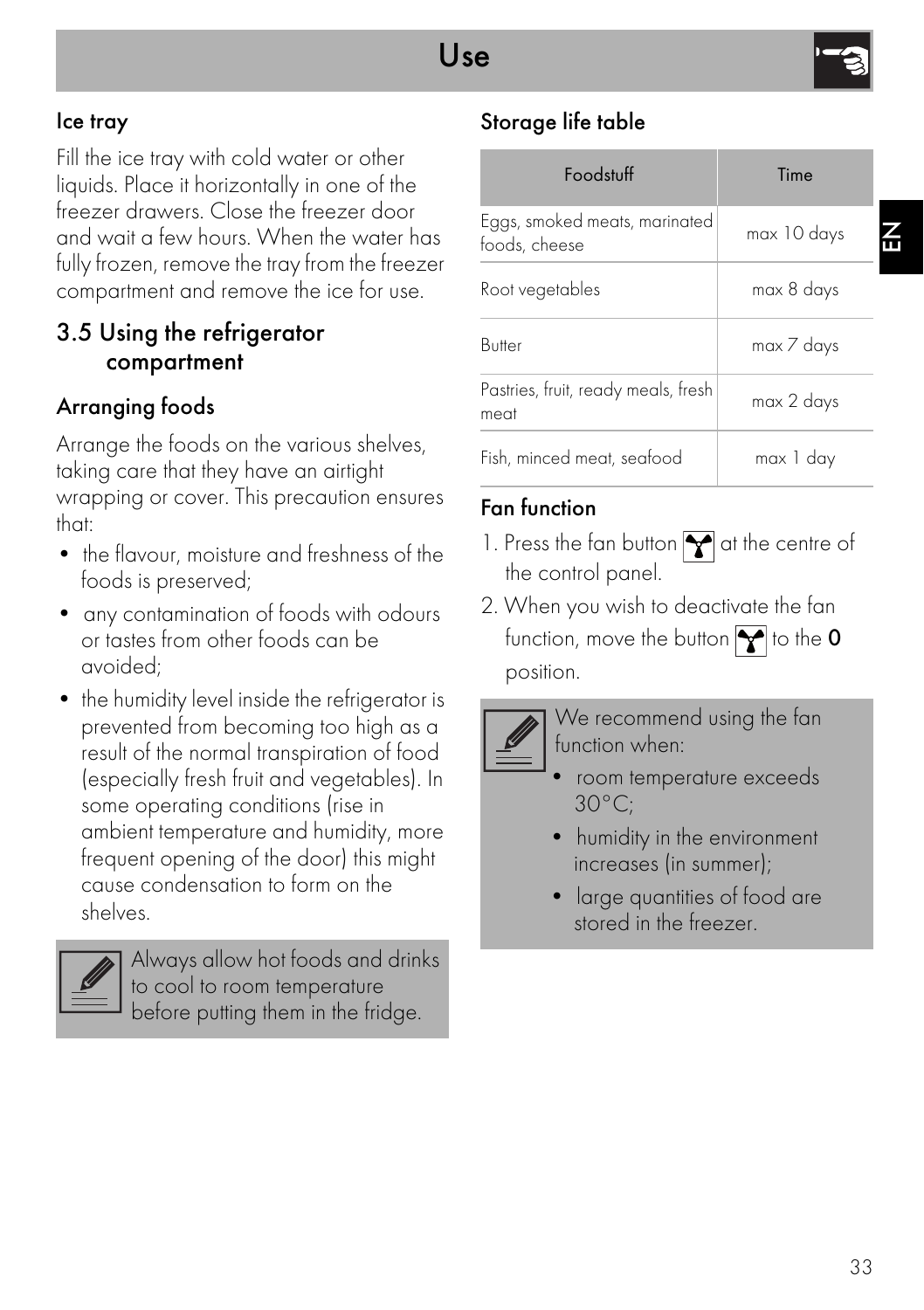### 3.6 Using the freezer compartment

Activate the Super Freeze freezer function 24 hours before freezing fresh foodstuffs.

#### Super Freeze Freezer Function



The Super Freeze freezer function is used for quick freezing of large quantities of foodstuffs

- 1. Press the Super Freeze button  $\frac{1}{1}$  in the centre of the control panel.
- 2. When you wish to deactivate the Super Freeze function, return the Super Freeze button  $\frac{1}{2}$  to the 0 position.



It is recommended the Super Freeze freezer function be used when first turning the appliance on and before cleaning the freezer.

3. Place the fresh foodstuffs in the freezer.



In order to save energy and improve storage life, it is recommended to use the Super Freeze freezer function for no more than 24 hours.

### Frozen foods storage life table

| Foodstuff                                   | Time               |
|---------------------------------------------|--------------------|
| Fruit, beef                                 | $max$ 10-12 months |
| vegetables, veal, poultry                   | max 8-10 months    |
| Game                                        | $max$ 6-8 months   |
| Pork                                        | $max$ 4-6 months   |
| Mince                                       | $max 4$ months     |
| Bread, desserts, cooked foods,<br>lean fish | $max 3$ months     |
| Offal                                       | $max 2$ months     |
| Sausages, oily fish                         | max 1 month        |

### Defrosted foods

Food must be consumed as soon as possible once defrosted. Freezing foods preserves them, but it does not destroy any micro-organisms, which are activated after thawing, damaging the foods.

Partial defrosting lowers the nutritional value of the foodstuffs, particularly of fruit, vegetables and ready meals.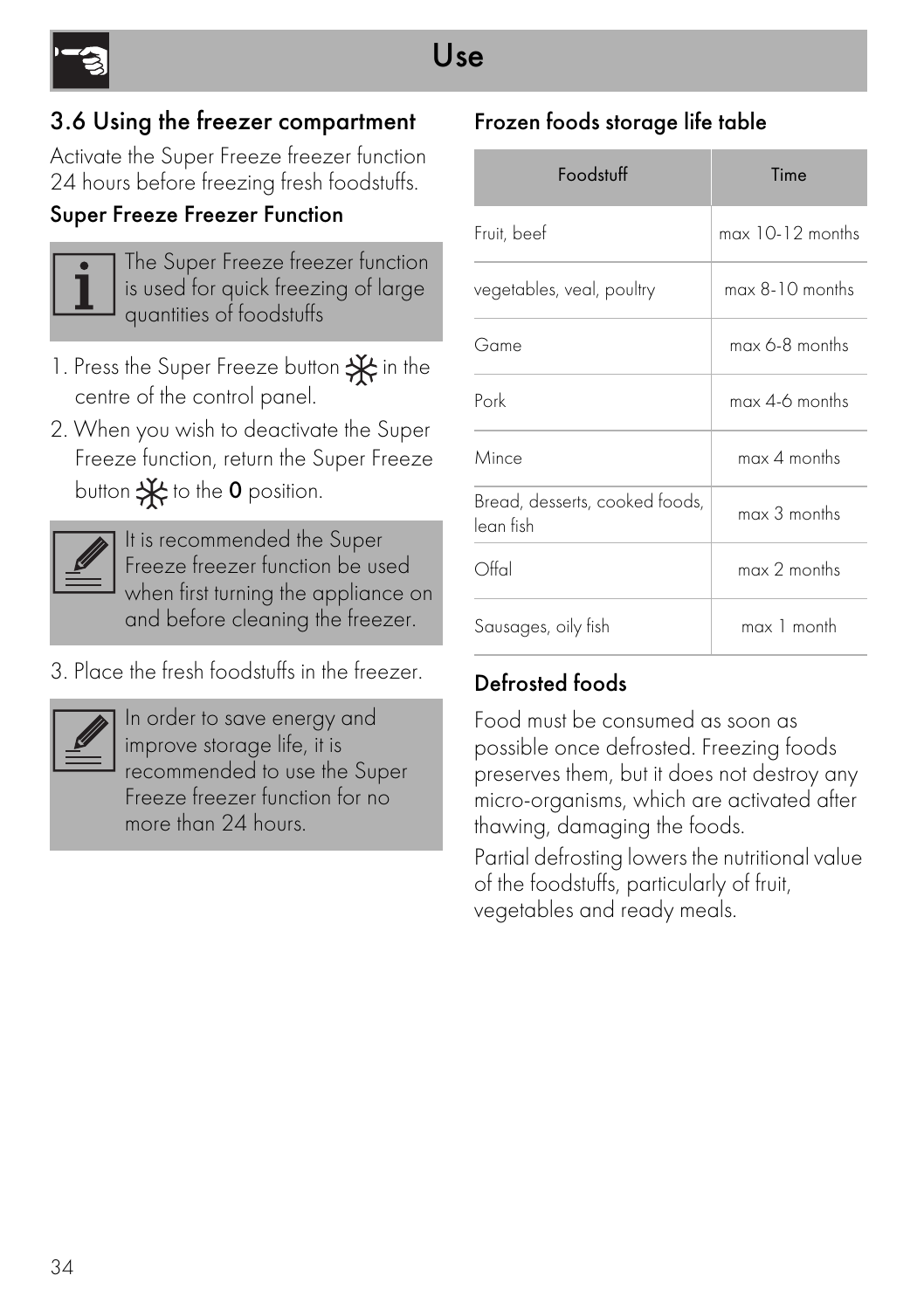# Use

叾

### 3.7 Noises during operation

The refrigerator and freezer compartments are cooled by means of a compression system. In order to maintain the preset temperature inside the refrigerator and freezer compartments, the compressor comes into operation in response to the level of cooling required, and may operate continuously if necessary. When the compressor starts to function, it creates a buzzing noise which generally diminishes in intensity after a few minutes.

Another normal operating noise of the appliance is a gurgling due to the coolant flowing through the pipes in the circuit. This noise is normal and does not indicate an appliance malfunction. If it becomes too loud, this may mean that there are other causes. Checks must then be made to ensure that:

- The refrigerator is properly levelled on the floor and does not vibrate when the compressor is in operation: if this is not the case, adjust the appliance's feet until it is level;
- The drawers, shelves and trays on the door are correctly positioned in their holders: if they are not, put them in correctly;
- Bottles and containers on the various shelves are stable and not touching each other: otherwise, the vibration resulting from compressor operation could generate noise;
- Do not position the fridge in such a way that it is in contact with furniture or other household appliances.

### 3.8 Heated front surface

There is a front surface heating system inside the cabinet to limit the formation of condensation around the door seal.

### 3.9 Turning the appliance off

Whenever the appliance is to remain unused for long periods, it should be switched off.

- 1. Turn the thermostat knob on the control panel to 0 STOP.
- 2. Unplug the appliance from the wall socket.
- 3. Empty the compartments.
- 4. Once the freezer has fully defrosted, dry any residual accumulated moisture with a tea towel.

Leave the door ajar to ensure that moisture and stagnant air do not cause unpleasant odours.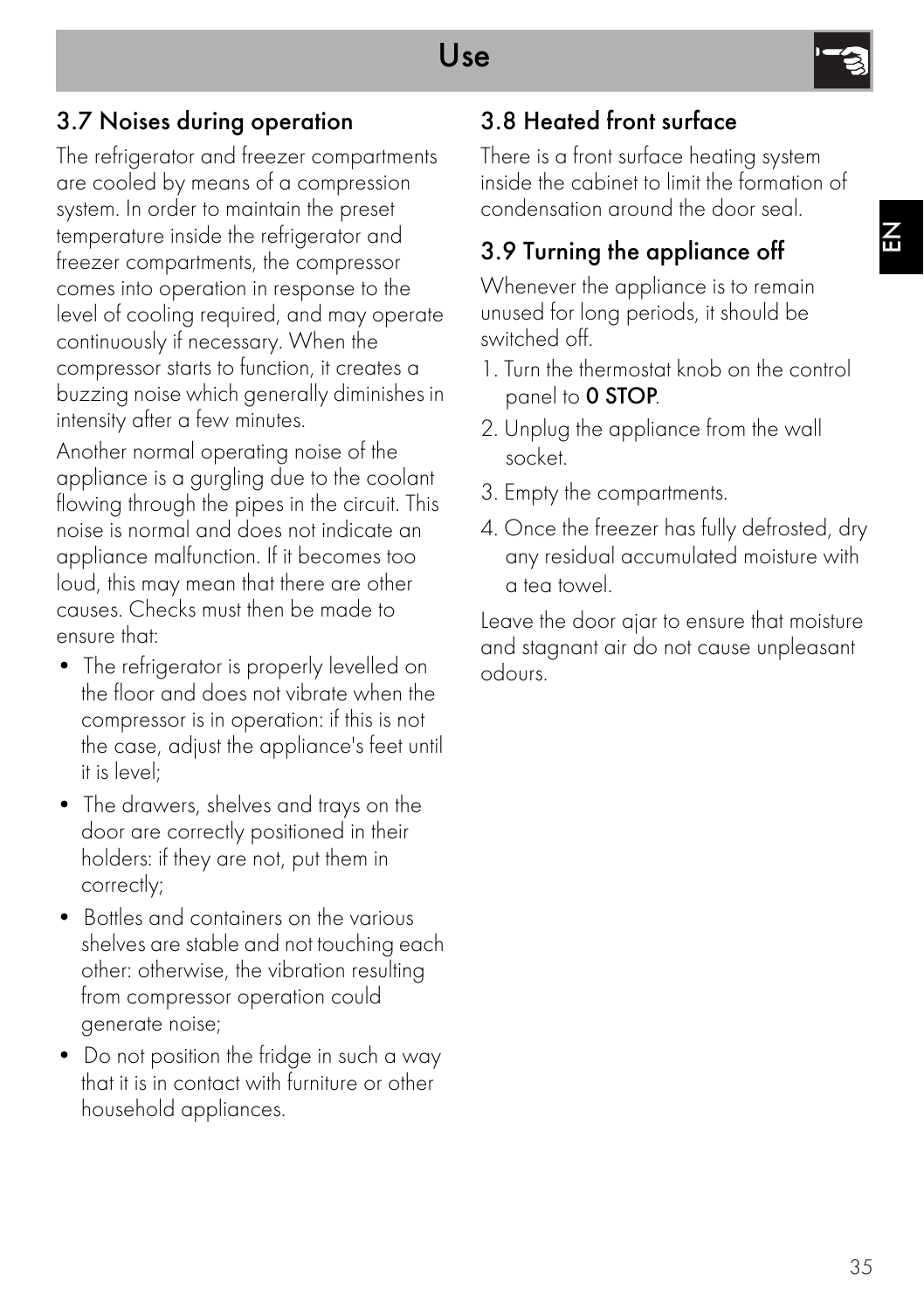### 3.10 Food storage advice

#### Practical energy saving advice

- Correct use of the appliance, correct packaging of foodstuffs, a constant temperature and food hygiene have significant effects on the quality of storage.
- Reduce the number of times that the doors are opened and the length of time they remain open to prevent the compartments from heating up excessively.
- Clean the condenser (rear of the refrigerator) periodically to prevent the appliance from losing efficiency.
- Use the Super Freeze function only when strictly necessary.
- Defrost frozen food in the refrigerator compartment in order to make use of the cold stored in the frozen foods.

#### General advice

- Always check the expiry date on the food packaging.
- The foodstuffs must be stored in closed or pre-packaged containers and must not be able to emit or absorb moisture and odours.
- Remove perishable products from the appliance if you are going away for a long period.

#### Refrigerator compartment door

- Keep eggs, butter, cheese etc. in the upper and central parts.
- Keep drinks, bottles, cans etc. in the lower part.

#### Refrigerator compartment

- Keep conserves, wine, biscuits etc. in the upper part.
- Keep dairy products, ready meals, pastries, fruit juices, beer etc. in the central part.
- Keep meats, cold cuts etc. in the lower part.
- Keep fresh and tropical fruit, vegetables, root vegetables etc. in the fruit and vegetable drawer.

#### Freezer compartment

- The type of food, quantity and date of freezing should be marked on the container/packaging.
- Use small containers, if possible already cold.
- The quantity of fresh foods which can be frozen at the same time is listed on the nameplate inside the refrigerator compartment.
- Use suitable freezer bags, tinfoil, clingfilm for use with food, and freezer containers.
- Do not use paper bags, cellophane for non-food use, shopping bags or preused freezer bags.
- Avoid frozen food coming into contact with fresh food to be frozen.

#### Freezer compartment door

• Keep bagged frozen vegetables, ice, ice cream etc.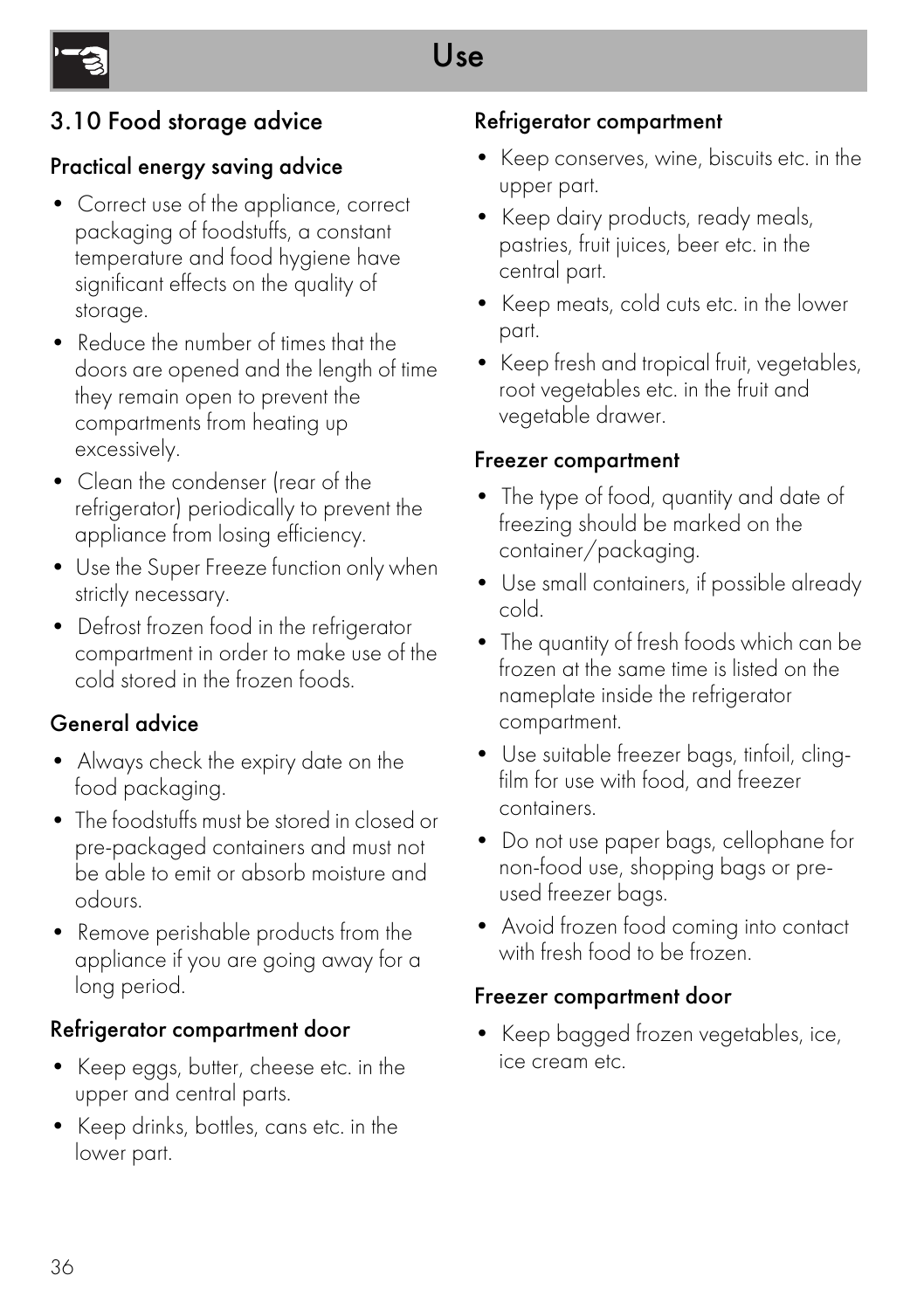

# <span id="page-14-0"></span>4 Cleaning and maintenance

### 4.1 Instructions



Improper use Risk of damage to surfaces

- Do not use steam jets for cleaning the appliance.
- Do not use cleaning products containing chlorine, ammonia or bleach on steel parts or parts with metallic finishes on the surface (e.g. anodizing, nickel- or chromium-plating).
- Do not use abrasive or corrosive detergents on glass parts (e.g. powder products, stain removers and metallic sponges).
- Do not use rough or abrasive materials or sharp metal scrapers.



#### Power voltage Danger of electrocution

- Turn off the appliance and unplug it from the mains before cleaning.
- Do not pull the cable to remove the plug.

# 4.2 Cleaning the appliance

A special antibacterial protection on the appliance's interior walls prevents bacterial growth and keeps them clean. They must nevertheless be cleaned regularly in order to keep them in good condition.

### Cleaning the outside of the appliance

- The appliance may be cleaned with water or alcohol-based liquid detergents (e.g. window cleaning products).
- Avoid aggressive detergents and rough sponges in order not to damage the surfaces.
- Use a soft brush to remove dust and fume deposits from the condenser on the rear of the appliance.
- Clean the tank above the compressor.

### Cleaning the inside of the appliance

- Clean the interior with diluted liquid detergent or with lukewarm water with a little vinegar added.
- The door balconies and shelves can be removed: tap them upwards with your fist, first on one side and then on the other in the insertion zone.
- Remove any ice thicker than 3-5 mm. Do not use sharp objects or spray products.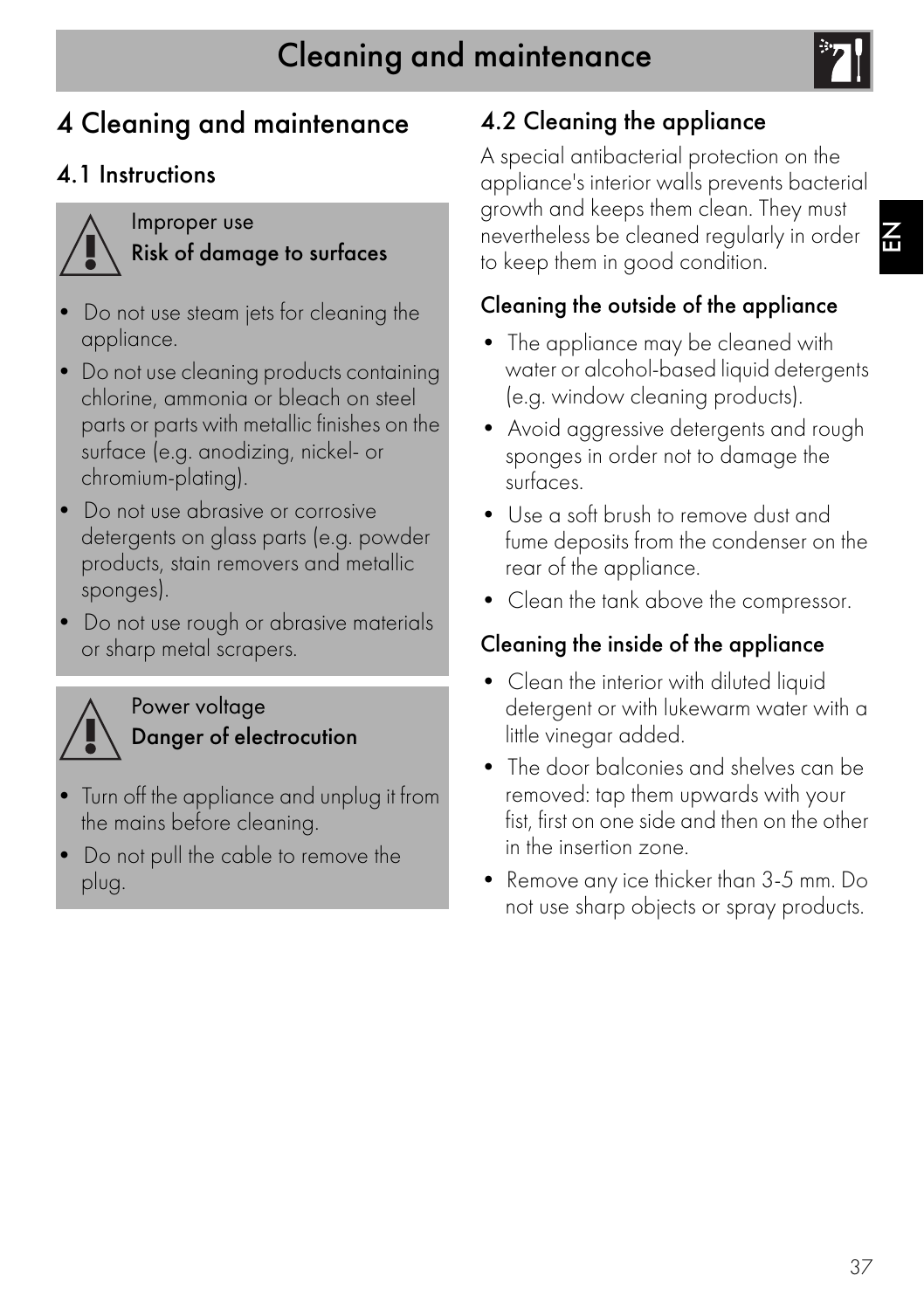### 4.3 Defrosting

#### Defrosting the refrigerator compartment

The refrigerator compartment does not require defrosting, as any ice which forms on the refrigeration plate will melt when the compressor is idle.

If ice thicker than 3-5 mm should form on the inside walls of the refrigerator compartment, turn off the appliance and defrost it manually.

The drainage channel opening for melted ice is located inside the refrigerator compartment under the refrigeration plate. Check regularly that it is not blocked by food scraps or anything else and clean it if necessary with a straw or stiff wire.

#### Defrosting the freezer compartment

The freezer compartment must be defrosted manually.

It is recommended you further lower the temperature of the foodstuffs 24 hours before defrosting using the Super Freeze function. After 24 hours, remove the frozen foods from the freezer and protect them from thawing.

### 4.4 Replacing the lamp

1. Remove the bulb cover using a tool (e.g. a screwdriver).



2. Unscrew and remove the lamp.



- 3. Replace the lamp with one of the same type.
- 4. Refit the cover.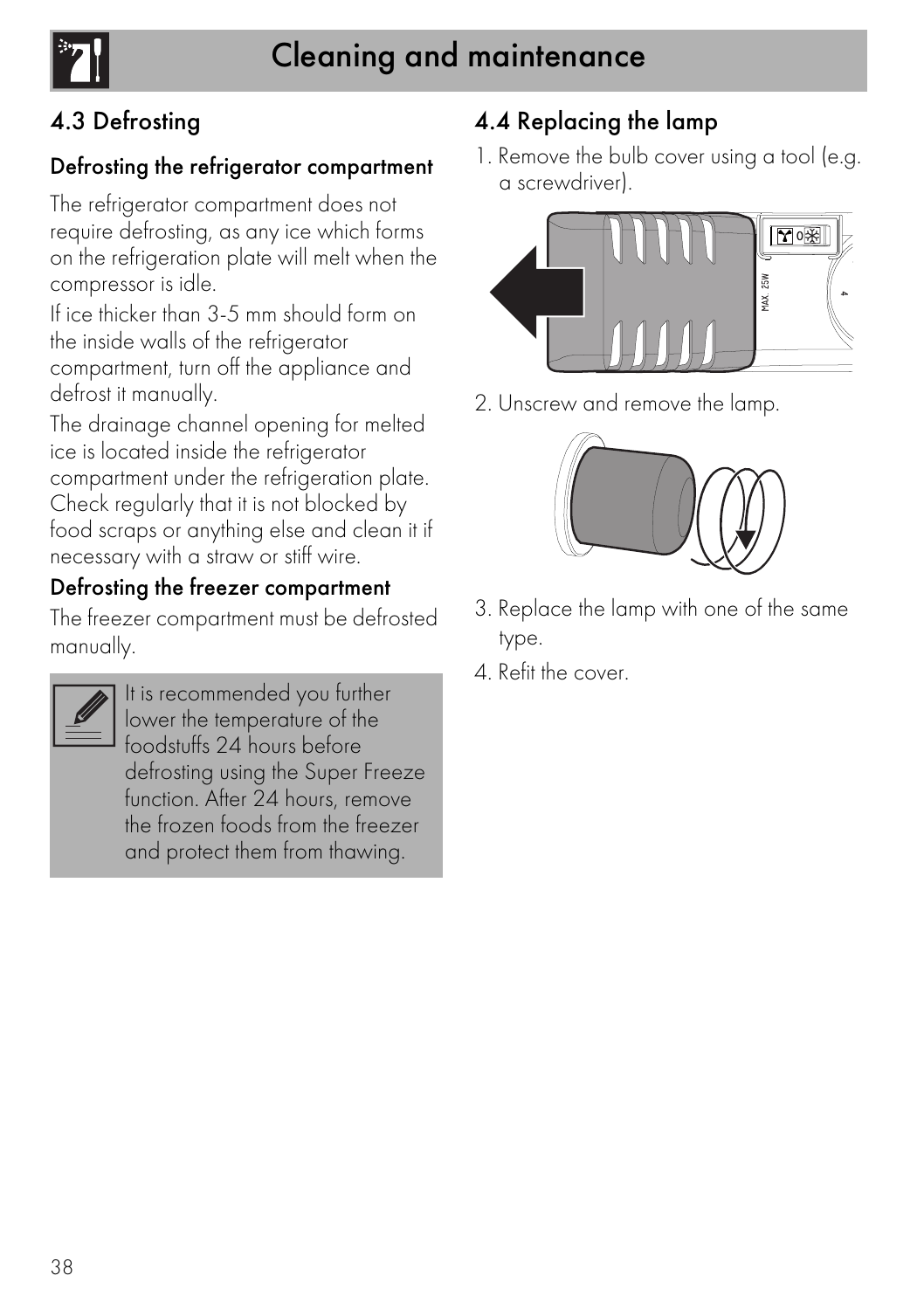# Cleaning and maintenance

### 4.5 What to do if...

The appliance does not work:

• Make sure that the appliance is plugged in and that the main switch is turned on.

The compressor starts to function too often or functions continuously:

- The room temperature is too high.
- The door is being opened too often or for too long.
- The door is not closing/sealing properly.
- The freezer is loaded with too many fresh foods.
- Check that sufficient air can circulate around the sensor on the right-hand side of the refrigerator compartment.
- Check that the back of the freezer is properly ventilated and that the condenser is not too dirty.

Excessive ice or condensation has built up inside the refrigerator compartment:

- The door is being opened too often or for too long.
- Hot foods have been placed inside the refrigerator compartment.
- The foodstuffs or containers are in contact with the rear wall.
- The door seal is damaged or dirty. Clean or replace it.

Water is forming inside the refrigerator compartment:

• The drainage channel or opening is blocked.

The refrigerator compartment is not sufficiently cold:

- The thermostat is set at too high a temperature.
- The door is being opened too often or for too long.
- The door is not closing/sealing properly.
- The room temperature is too high.

The temperature inside the refrigerator compartment is too cold and the foodstuffs are freezing.

- The thermostat is set at too low a temperature.
- Foodstuffs not contained in suitable containers or bags.
- Fruit and vegetables might be too wet.
- Foodstuffs placed against the rear wall of the refrigerator compartment.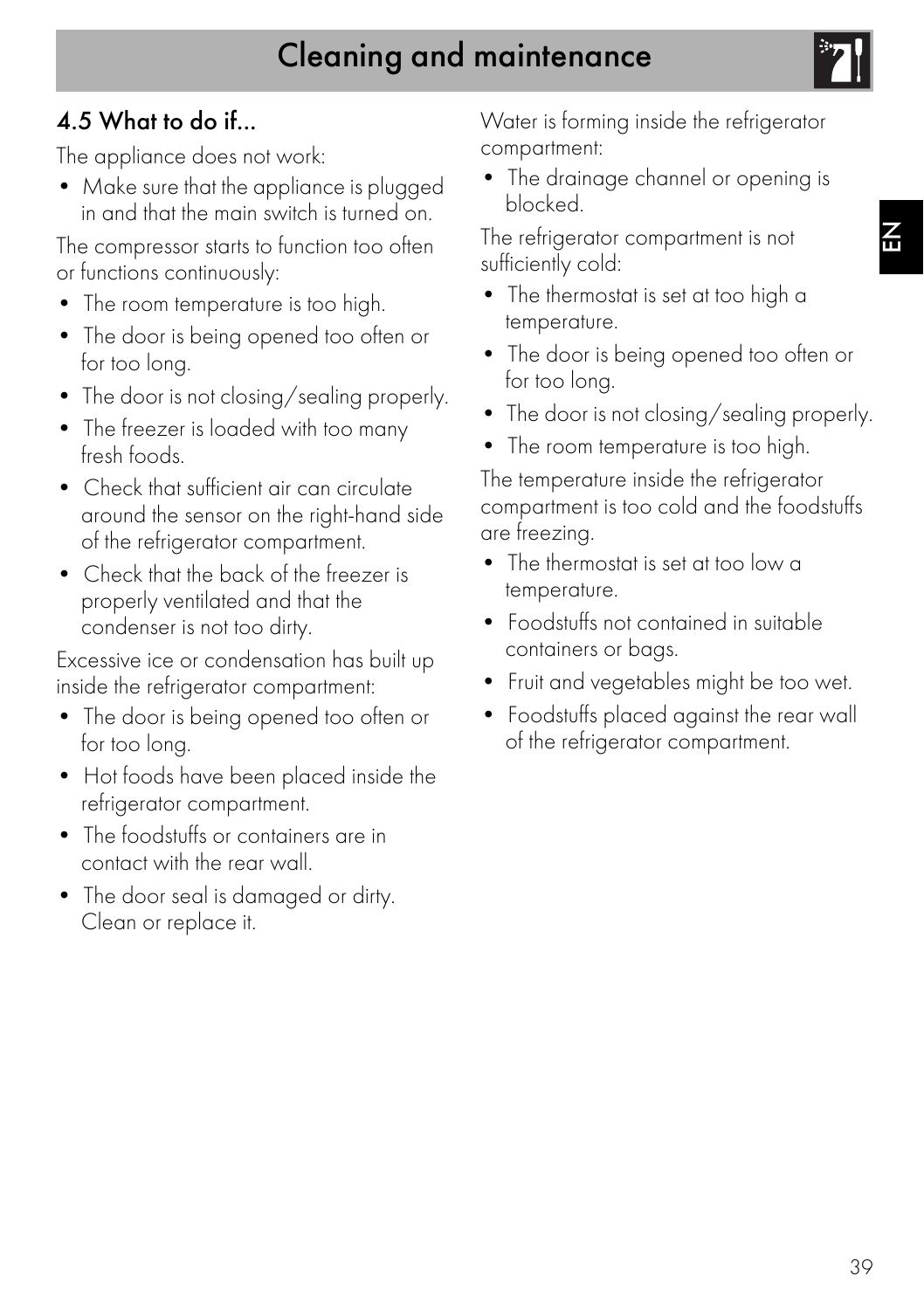# Cleaning and maintenance

Temperature inside freezer compartment not low enough to freeze foods properly:

- The thermostat is set at too high a temperature.
- The door is being opened too often or for too long.
- The door is not closing/sealing properly.
- The door seal is damaged or dirty. Clean or replace it.
- The food to be frozen contains large quantities of sugar.

Excessive ice has built up inside the freezer compartment:

- The thermostat is set at too low a temperature.
- The room temperature is too high.
- The door is being opened too often or for too long.
- The door is not closing/sealing properly.
- The door seal is damaged or dirty. Clean or replace it.
- Hot foods have been placed inside the freezer compartment.

Door hard to open just after closing:

• If you attempt to open the door again just after closing it (especially the freezer door), considerable strength is required. This is due to the vacuum created by the cooling of the warm air which has entered the freezer.

The doors are misaligned:

- Check that the appliance is level.
- Level the appliance using its feet.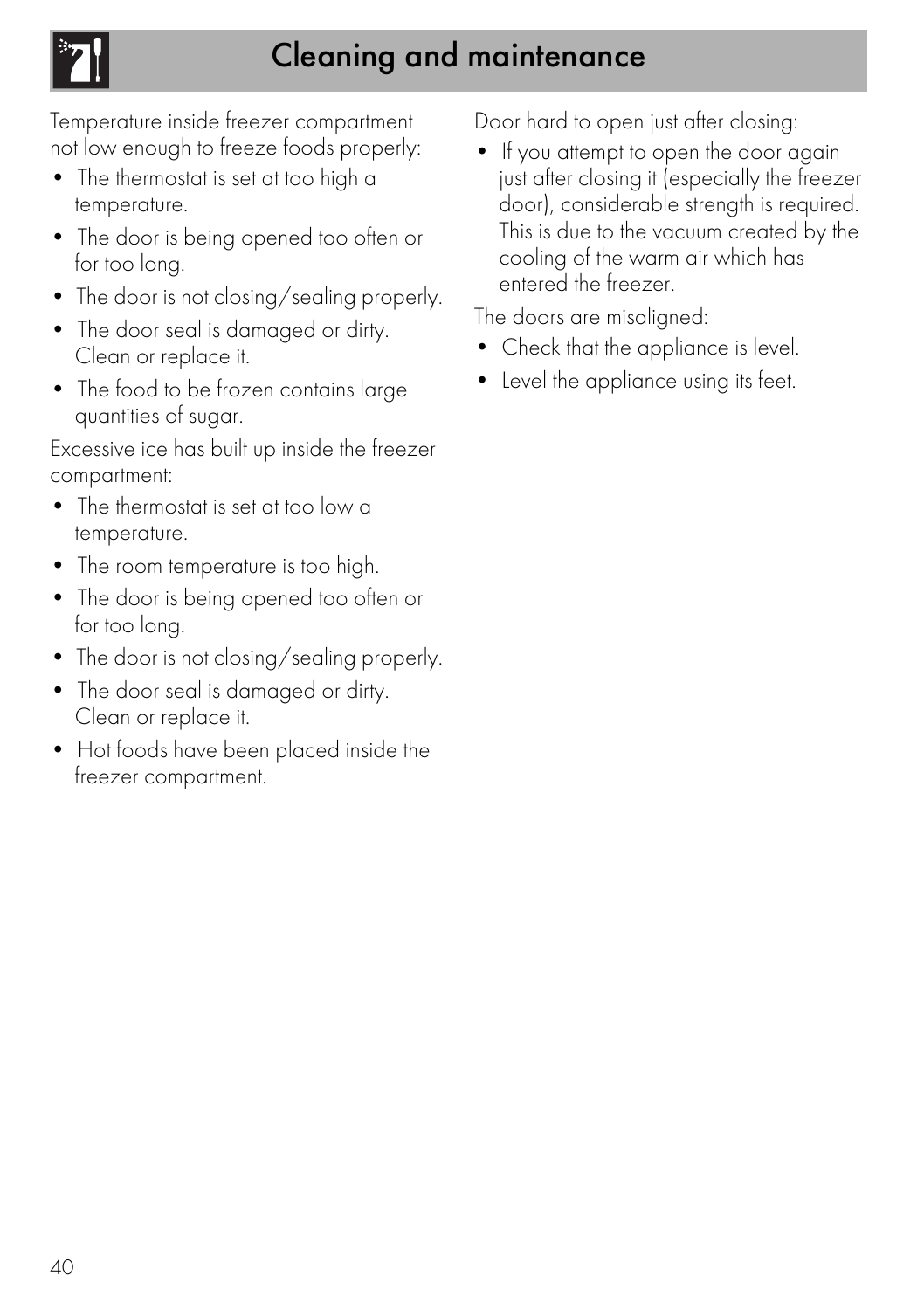# Installation



# 5 Installation

### 5.1 Electrical connection



Power voltage Danger of electrocution

- The appliance must be connected to earth in compliance with electrical system safety standards.
- Do not pull the cable to remove the plug.

### General information

- Check the grid characteristics against the data indicated on the plate. The identification plate bearing the technical data, serial number and brand name is visibly positioned inside the appliance. Do not remove this plate for any reason.
- Make sure that the plug and socket are of the same type.
- Avoid using adapters and shunts as these could cause overheating and a risk of burns.
- The plug must always be accessible when the appliance is installed.
- Leave the refrigerator standing vertically for at least two hours before turning it on for the first time.
- If it is necessary to replace the power cable, this must be performed by an authorised technician from Technical Support Service.

# 5.2 Positioning



#### Heavy appliance Danger of crush injuries

Position the appliance with the aid of a second person.



#### Pressure on the open door Risk of damages to the appliance

- Never use the open door to lever the appliance into place when fitting.
- Avoid exerting too much pressure on the oven door when open.
- The appliance must not be exposed to direct sunlight.
- The appliance must not be installed near heat sources. If this is not possible, suitable insulation must be used.
- Do not use the appliance outdoors.